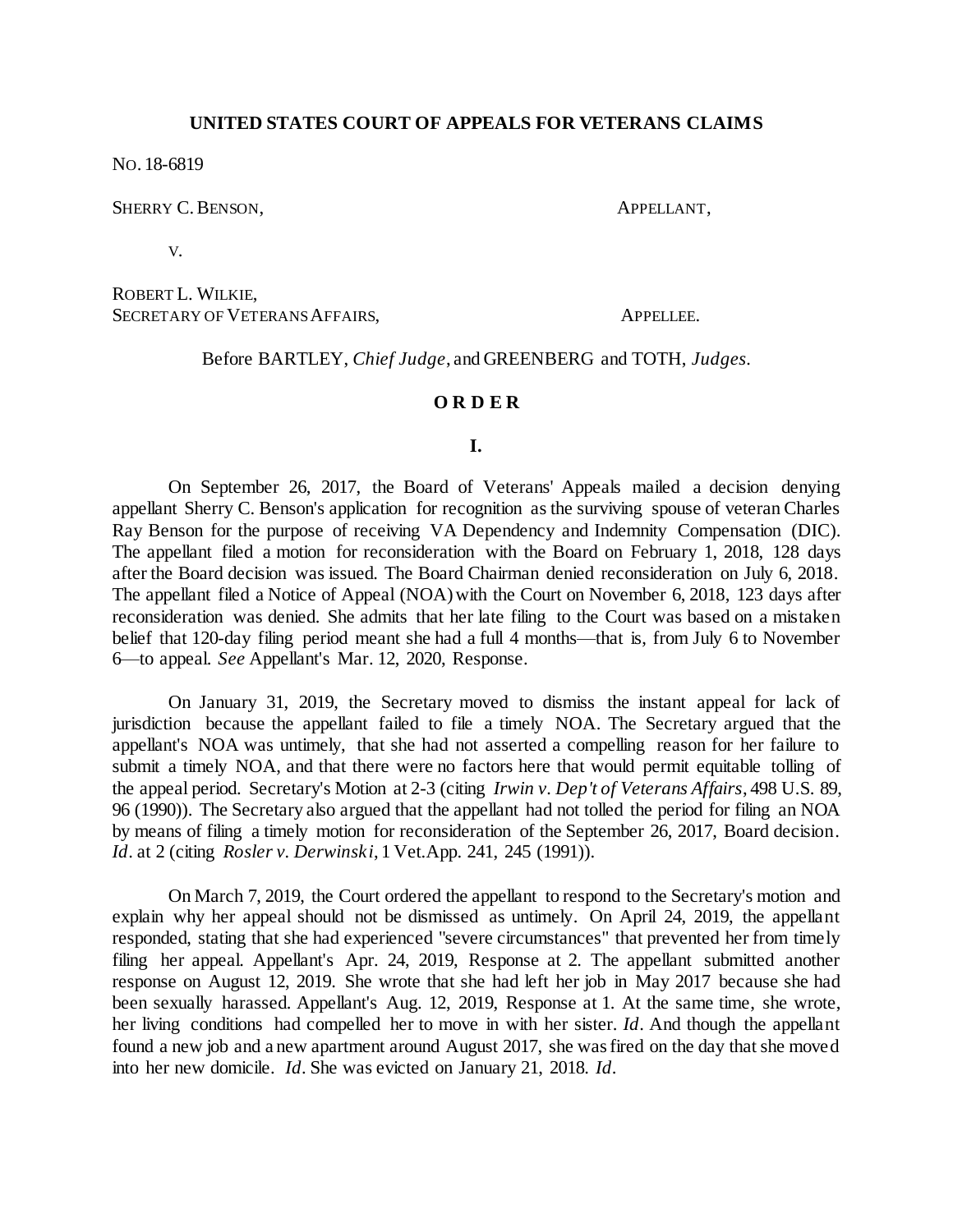On October 17, 2019, this matter was sent to a panel to consider whether equitable tolling was warranted. On December 3, 2019, the Court issued a stay of proceedings for 30 days to allow the appellant to seek representation. On February 5, 2020, an attorney filed his appearance on the appellant's behalf.

On March 12, 2020, Ms. Benson through counsel filed a supplemental response expanding upon her earlier arguments. *See* Appellant's Mar. 12, 2020, Response. The Court is satisfied that the appellant has provided sufficient information for the Court to deny the Secretary's motion to dismiss.

# **II.**

A claimant dissatisfied with the Board's decision has options for relief. First, the claimant may seek Board Chairman reconsideration of the Board decision. *See* 38 U.S.C. § 7203; 38 C.F.R. § 20.1000 (2019). There is no limit to the number of times a claimant may seek Board Chairman reconsideration of the same Board decision, nor is there any deadline within which a motion for reconsideration must be filed. *See Perez v. Derwinski*, 2 Vet.App. 149, 150 (1992); *Rosler v. Derwinski*, 1 Vet.App. 241, 244, 249 (1991); 38 C.F.R. § 20.1001 (2019) ("Reconsideration of an appellate decision may be accorded at any time by the Board . . . ."). Second, a claimant may file a timely NOA with this Court. *See* 38 U.S.C. § 7266; *Bove v. Shinseki*, 25 Vet.App. 136, 138-43 (2011) (per curiam order).

To be timely, an NOA generally must be filed with the Court within 120 days after the Board mails notice of its decision. 38 U.S.C. § 7266(a). If, however, a "claimant files a motion for reconsideration with the Board during the 120-day judicial appeal period, the finality of the initial Board decision is abated by that motion for reconsideration." *Threatt v. McDonald*, 28 Vet.App. 56, 60 (2016) (per curiam order) (citing *Rosler,* 1 Vet.App. at 249). In such a case, a timely NOA may be filed within 120 days after the Board Chairman's denial of reconsideration is mailed. *Id*. Yet, the 120-day deadline to file this motion for reconsideration is subject to equitable tolling. *See Raybine v. Wilkie,* 31 Vet.App. 419, 421 (2019).

To establish equitable tolling, the appellant must demonstrate (1) an extraordinary circumstance; (2) due diligence in attempting to file; and (3) a connection between the extraordinary circumstance and failure to timely file. *See Toomer v. McDonald*, 783 F.3d 1229, 1238 (Fed. Cir. 2015); *Checo v. Shinseki*, 748 F.3d 1373, 1378 (Fed. Cir. 2014); *McCreary v. Nicholson*, 19 Vet.App. 324, 332 (2005), *adhered to on reconsideration*, 20 Vet.App. 86 (2006). "Equitable tolling is not limited to a small and closed set of factual patterns," and the Court must consider equitable tolling on a "case-by-case basis," "avoiding mechanical rules," and observing "the need for flexibility." *Sneed v. Shinseki*, 737 F.3d 719, 726 (Fed. Cir. 2013) (internal quotation marks omitted). It is the appellant's burden to produce any evidence necessary to support his or her argument for equitable tolling. *Palomer v. McDonald*, 27 Vet.App. 245, 251 (2015) (per curiam order).

Additionally, under this Court's Rules of Practice and Procedure, "an untimely Notice of Appeal will be treated as timely if . . . the Notice of Appeal is received within 30 days after the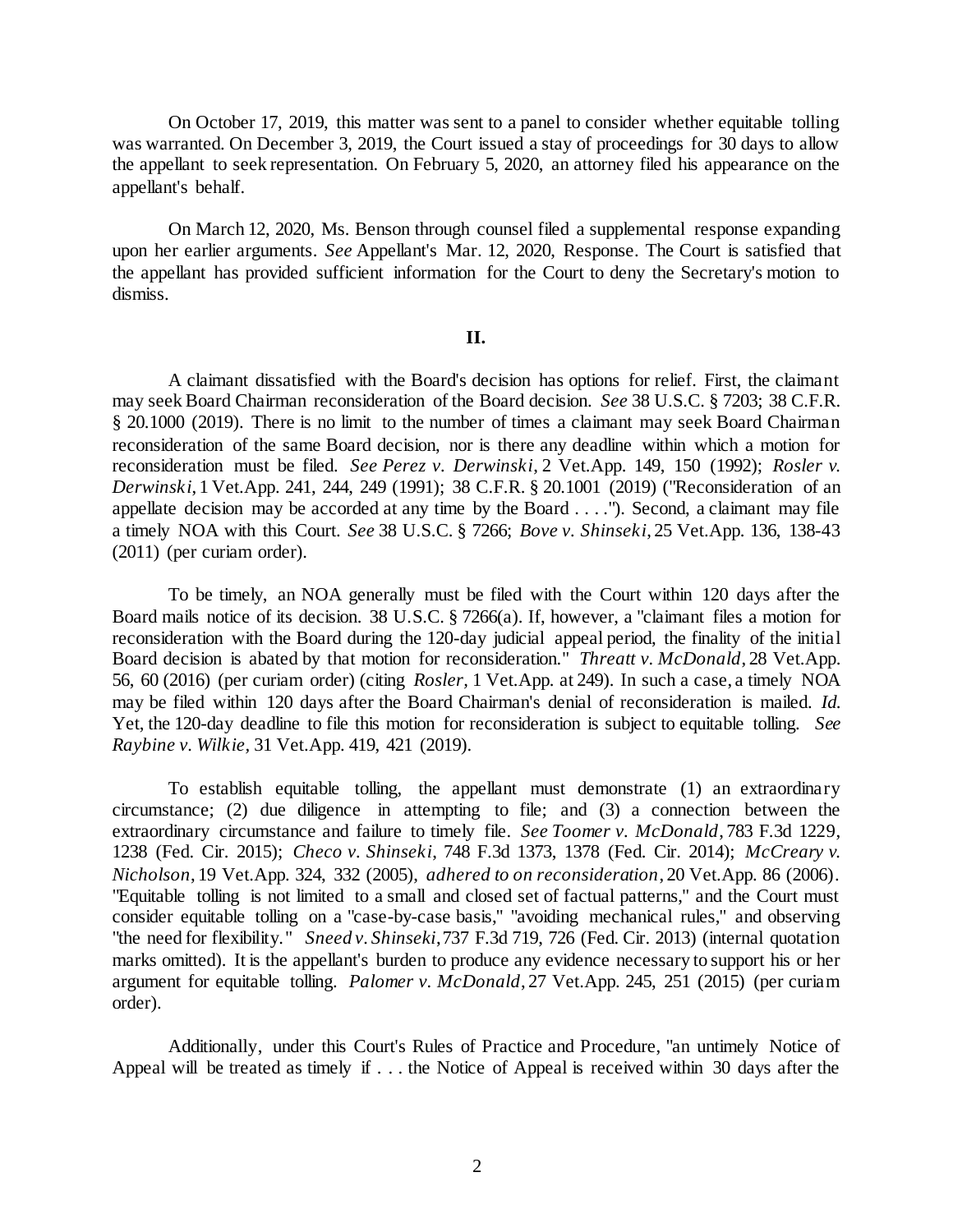expiration of the filing deadline and the appellant demonstrates good cause or excusable neglect for failure to file the Notice of Appeal within the 120-day period." U.S. VET. APP.R. 4(b)(3)(B)(i).

"Excusable neglect" is not defined in this Court's Rules, nor in Rule 4 of the Federal Rules of Appellate Procedure, from which U.S. VET. APP. R. 4(b)(3)(B)(i) is derived. But both the Supreme Court and the Federal Circuit have cited "a simple 'miscalculation' that leads a [party] to miss a filing deadline" as an example of "a garden variety claim of excusable neglect." *Menominee Indian Tribe v. United States*, 136 S. Ct. 750, 757 (2016); *Sneed v. McDonald*, 819 F.3d 1347, 1351 (Fed. Cir. 2016). Other courts have likewise concluded that calendaring errors can constitute excusable neglect, at least depending on the circumstances of the case. *See, e.g.*, *Locke v. Suntrust Bank*, 484 F.3d 1343, 1346 (11th Cir. 2007); *United States v. Brown*, 133 F.3d 993, 997 (7th Cir. 1998); *Marx v. Loral Corp.*, 87 F.3d 1049, 1054 (9th Cir. 1996). In considering whether excusable neglect has been shown, the Supreme Court has said that "the determination is at bottom an equitable one, taking account of all relevant circumstances surrounding the party's omission," which include

- (1) the danger of prejudice to the non-moving party;
- (2) the length of the delay and its potential impact on judicial proceedings;
- (3) the reason for the delay, including whether it was within the reasonable control of the movant; and
- (4) whether the movant acted in good faith.

*Pioneer Inv. Servs. v. Brunswick Assocs. Ltd. P'ship*, 507 U.S. 380, 395 (1993); *see also Two-Way Media LLC v. AT&T, Inc.*, 782 F.3d 1311, 1316 (Fed. Cir. 2015) ("The district court not only may, but should, consider all relevant circumstances in determining whether a party's failure to file a timely appeal was excusable. At bottom, [Federal Rule of Appellate Procedure]  $4(a)(5)$  assumes some neglect on behalf of the non-filer and directs the district court to exercise its equitable discretion to determine whether that neglect should be excused." (internal quotation marks and citations omitted)).

The appellant filed her motion for reconsideration on February 1, 2018, 128 days after the Board mailed its September 27, 2017, decision. Because this filing was not within the 120-day appeal period, the finality of the September 2017 Board decision was not abated. *See Rosler*, 1 Vet.App. at 249. Additionally, even if the finality of the Board decision had been abated, the appellant's November 6, 2018, NOA would be untimely because it was filed 123 days after the Chairman denied reconsideration on July 6, 2018. 38 U.S.C. § 7266(a). Therefore, the merits of the appellant's appeal may be heard by the Court only if (1) equitable tolling is applied to at least 8 days during the 128-day period from the date the Board decision was mailed and the appellant filed her motion for reconsideration, and (2) the Court accepts the appellant's contention that her delay in filing was due to good cause and excusable neglect.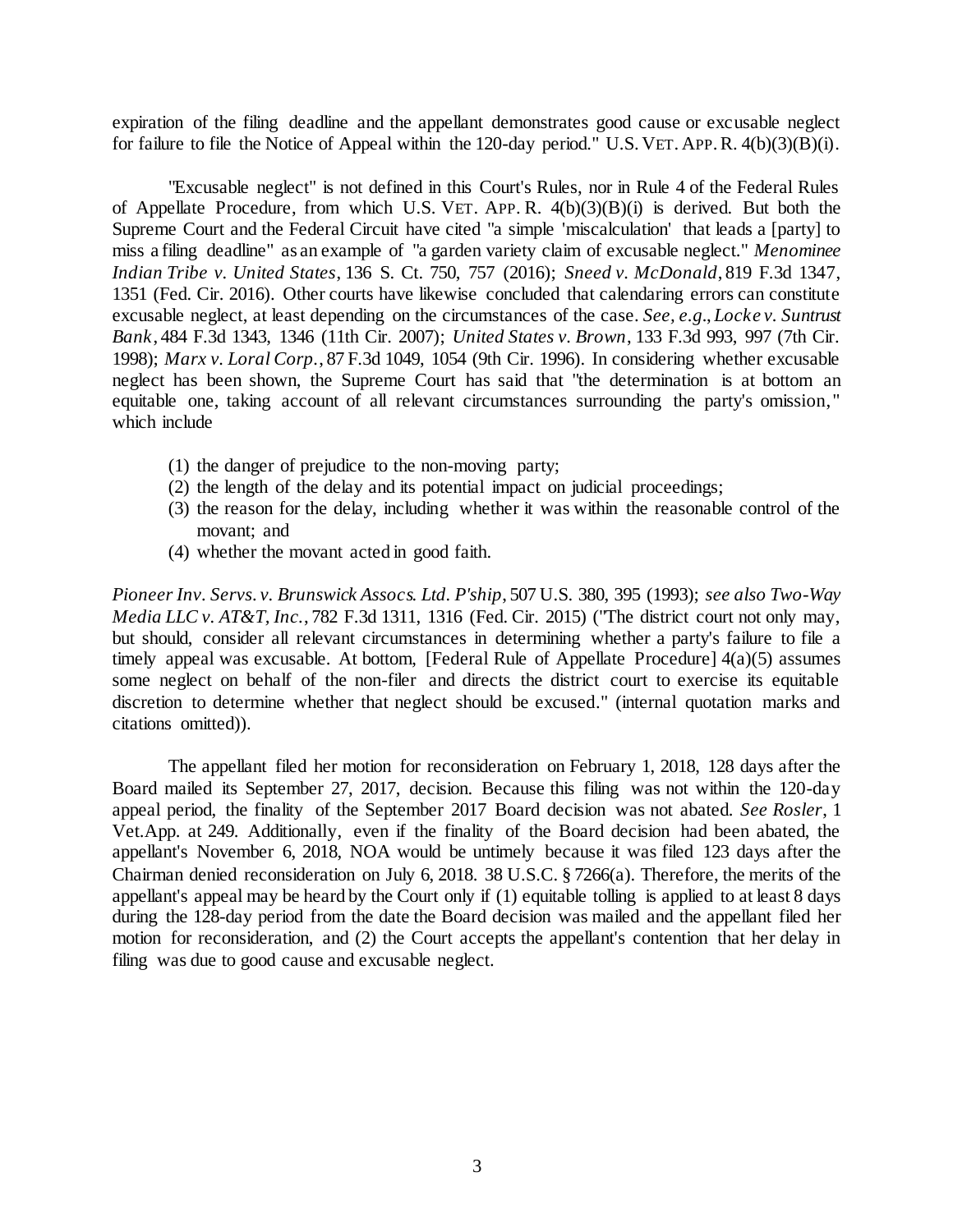The Court finds that the appellant experienced extraordinary circumstances beyond her control and that these circumstances caused the late filing of her motion for reconsideration. *See Toomer,* 783 F.3d at 1238. The appellant was sexually harassed at work in the period ending several months before the Board's September 2017 decision. *See* Appellant's Aug. 12, 2019, Response at 1. This harassment set in motion a chain of events culminating in a court-ordered eviction in January 2018, 3 days before her appeal was due.

In May 2017, the appellant filed a formal complaint with her employer, but ultimately left her employment as a result of the sexual harassment. *Id.* During the same period, partly because of the loss of income, Appellant's Apr. 27, 2020, Response at 3, as well as deteriorating living conditions, Appellant's Aug. 12, 2019, Response at 1, the appellant moved in with her sister. Although the appellant found a new job and residence 1 month before the Board's September 2017 decision, she lost that job through no fault of her own on the same day that she moved into her new residence, and consequently, she was forced to apply for and rely on unemployment benefits. *Id*. She was then evicted on January 21, 2018, 117 days after the Board mailed its September 2017 Board decision and 3 days before her appeal was due. *Id.*; Appellant's Apr. 27, 2020, Response at 4.

Keeping in mind that "[e]quitable tolling is not limited to a small and closed set of factual patterns," and that that the Court must not apply a "mechanical rule," *Sneed,* 737 F.3d at 726, the Court finds that the appellant certainly experienced extraordinary circumstances during the 128 days between the mailing of the Board decision and the filing of her motion for reconsideration. The sexual harassment the appellant experienced at work in May 2017 was beyond her control; moreover, as a direct result of that event, the appellant became unemployed, found and lost a new job, had to move 3 times over a 10-month period (which included a court-ordered eviction), and was forced to navigate the State unemployment system. The Court finds that the appellant's untimely filed motion for reconsideration is subject to tolling because the totality of these problems constituted extraordinary circumstances. Further, the Court agrees with the appellant that these circumstances prevented her from timely filing a motion for reconsideration. *See* Appellant's Aug. 12, 2019, Response at 1. The appellant was also diligent in attempting to timely file her motion for reconsideration, despite these unfortunate employment- and housing-related disruptions. Although the appellant was evicted from her home on January 21, 2018, she still managed to file her initial motion for reconsideration by February 1, 2018, missing the deadline to file by only 8 days. *See* Appellant's Aug. 12, 2019, Response at 1. The Court will therefore toll the 120-day deadline to file a motion for reconsideration.

#### **IV.**

The Court also finds that as to the untimely filed NOA, the appellant's miscalculation of the 120-day deadline amounts to excusable neglect based on the four factors outlined in *Pioneer Investment Services*,*see* 507 U.S. at 395, and the specific circumstances of this case, *see Two-Way Media*, 782 F.3d at 1316. First, VA is not prejudiced by the Court's accepting the appellant's appeal as timely. Second, the delay was short and insignificant to judicial proceedings because the appellant was only 3 days late in filing her appeal to the Court. Third, though the delay was based